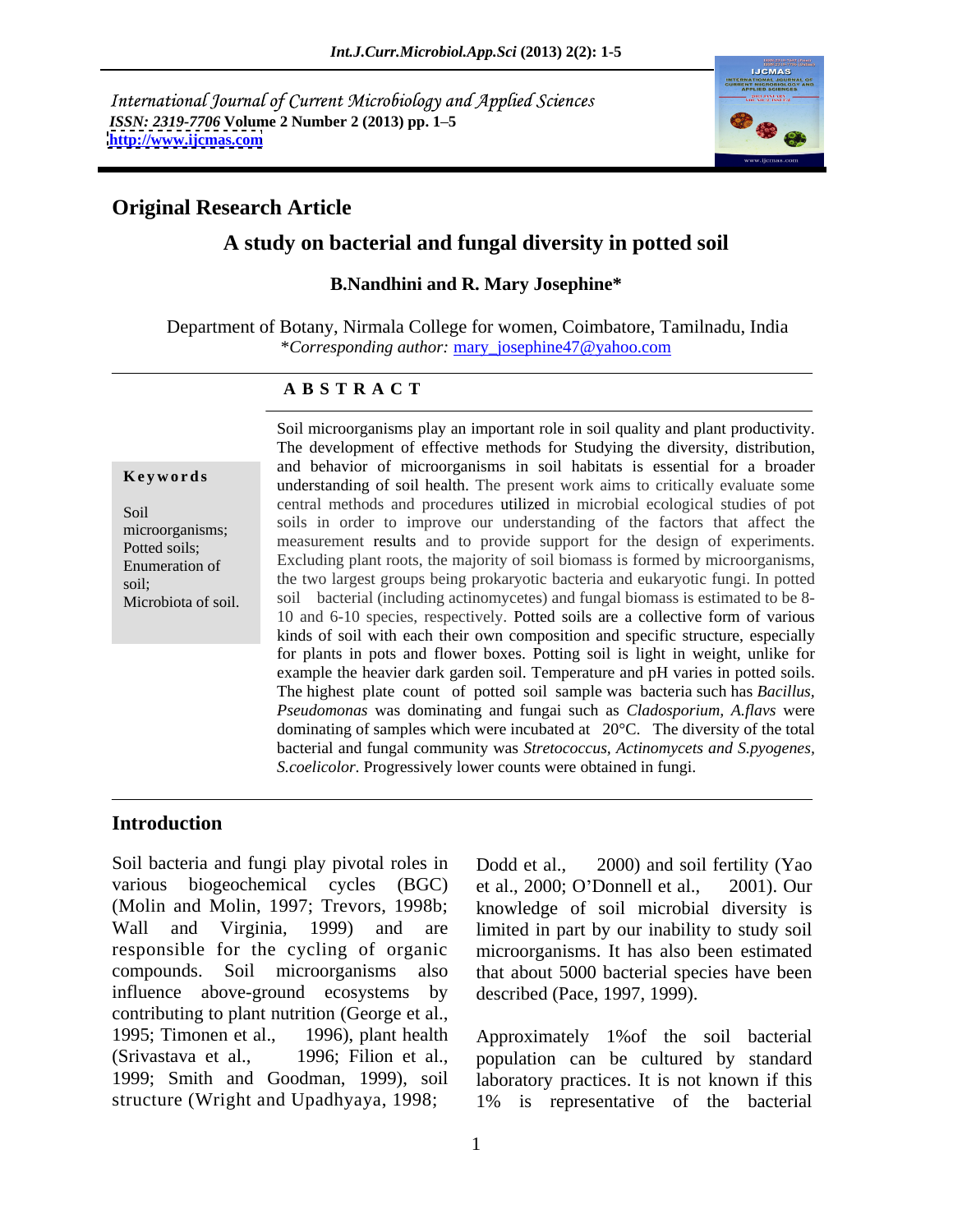population (Torsvik et al., 1998). An estimated 1,500,000 species of fungi exist in **Collection of sample** the world (Giller et al., 1997). But unlike the world (Giller et al., 1997). But unlike (van Elsas et al., 2000). All organisms in 76°58'21"E longitudes. Hence three

The diversity of physical characteristics of and Bonsai pot. The samples were collected soil associate with aggregation at small from 4cm depth .Soil profile where most of scales means that soil can contain a large the microbial activity takes place, and thus diversity of microorganisms in close where most of the bacterial population is proximity, and the chemical composition of concentrated. Soil samples were collected soil is also highly heterogeneous in both (approx 100g) in clean, dry and sterile vertical and horizontal dimensions (Dighton et al., 1997; Gallardo et al., ) Potting soil is a collective name for various kinds of soil with each their own composition and specific structure, especially for plants in The temperature of the soil at the three

Potting soil is light in weight, unlike for into the soil up to depth of 5cm and allowed example the heavier dark garden to stay for 10minutes, after which the soil. Potting soil is a common medium used in gardening because it is convenient to use. In addition, potting soil consists of Determination of soil pH amendments and nutrients needed for plants to thrive. Physical properties of the soil include water holding capacity, aeration, plasticity, texture, structure, density and

mineralogical composition and the content of the type of mineral such as Kaolinite, illite and montmorillonite, base saturation, humus and organic matter content. The biological property refers to a content of extent and types of microbes in the soil which include bacteria, fungi, worms and

# **Materials and Methods Collection of sample**

bacteria, many fungi cannot be cultured by Soil Samples were collected in the month of current standard laboratory methods (Thorn, September. In the present study soil sample 1997; van Elsas et al., 2000). Although is collected from various pot soil available molecular methods have been used to study in the college campus (Nirmala College for soil bacterial communities, very little women, Coimbatore, Tamilnadu, India).The research has been undertaken for soil fungi area lies in Latitude: 11°1'6"N Longitude: the biosphere depend on microbial activity different potted soils were selected for the (Pace, 1997). present study. The selected potted soils were 76°58'21"E longitudes. Hence three taken from cartions plant pot, rose plant pot, polythene bags using sterilized spatula.

# **Determination of Soil Temperature**

pots and flower boxes. different sites was determined by the use of thermometer. The thermometer was inserted temperature reading was obtained.

# **Determination of soil pH**

 $\frac{1}{2}$  colour etc. Chemical properties refer to the  $f(x) = f(x) - f(x)$  of  $f(x) = f(x) - f(x)$ insects. and is generally greater immediately Soil pH is a measure of the acidity or alkalinity of a soil. The term pH applies to solutions, so the analysis must be conducted on a soil. The soil sample is mixed with water, allowed to equilibrate for at least an hour, and then the pH measured. Several factors affect pH measurement. Primary among these is the salt concentration of a soil (a salt is any molecule that, when placed in water, separates into positively and negatively charged components or ions). The salt concentration of a soil may vary with the season or with fertilizer application, and is generally greater immediately following fertilizer application than before.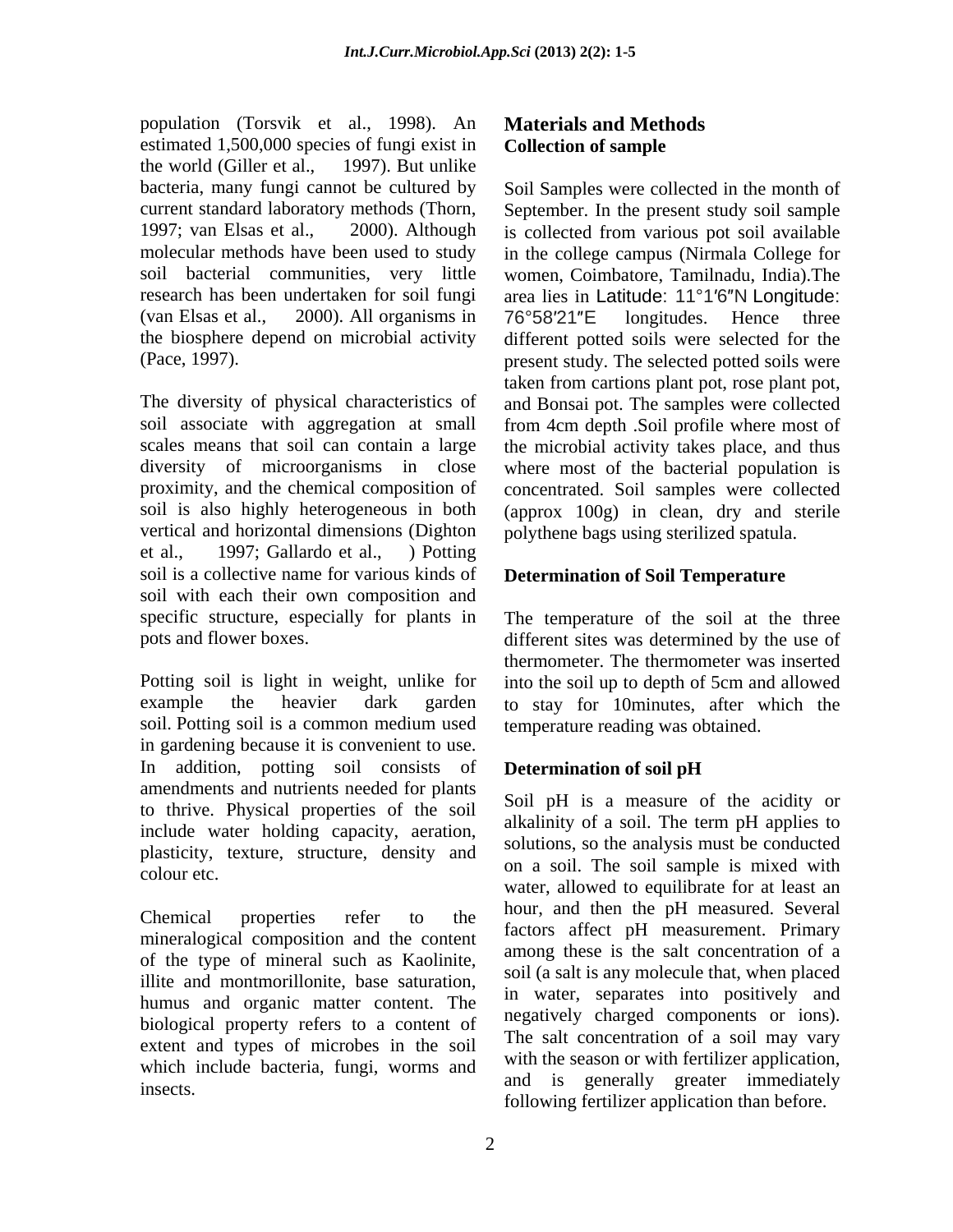The result may be an apparent pH drop up to one-half a pH unit. When samples are pH in a dilute salt solution to mask saltinduced variations.

This method gives lower pH values for which the laboratory should provide Soil samples after serial dilution plates were interpretation guidelines. The pH is incubated to 48 hrs to grow the microbial determined using a glass and reference colonies properly. Colony forming units electrode with a pH meter on a 1:1 suspension (5 gram scoop of soil to 5 counter. milliliters water). Samples of mineral soils with pH values of less than 6.0 are analyzed.

The samples were processed using soil dilution plate method. One gram of soil sample was serially diluted with sterilized distilled water upto  $10^{-1}$ ,  $10^{-2}$ ,  $10^{-3}$ ,  $10^{-4}$ ,  $10^{-5}$  and fungal diversity have been hampered by  $10^{-6}$ ,  $10^{-7}$  and 1 ml of each dilution was their dependence on phenotypic  $10^{-6}$ ,  $10^{-7}$  and 1 ml of each dilution was their dependence on phenotypic added to 20ml of nutrient agar medium in 90mm diameter sterile Petri dishes and then isolates. Molecular techniques have enumerated. provided the tools for analyzing the entire

# **Isolation of microorganisms** laboratory.

Single separate colonies on the agar plates were selected at random according to **Results** standard medium and streaked on the nutrient. Agar plates were incubated for 24 hrs at  $\pm$  30°C. Code names were given to each of the isolated plates and stored at  $\pm$  Physico-Chemical Properties of soil sample 40°C for characterization and identification by standard methods. Once colonies rose in the media, the sub culturing was continued

collected frequently or at various times of bacteria, Nutrient agar medium, were the year it may be noted that pH values tend prepared and to differentiate between gram to increase and decrease, seemingly at positive and gram negative bacteria Gram's random. This can lead to questions staining was done. Likewise, 1ml of soil regarding the reliability of soil pH suspension was aseptically poured in potato measurements, but the fluctuations may be dextrose agar media plates, were prepared due to changes in soil salt levels and do not for the isolation of fungi. The plates were usually present a serious problem in the use gently rotated so as to spread the suspension of the analysis. Some laboratories measure on medium. The plates were incubated at ± Identification of microbes was done with the help of standard literature. For isolation of  $25^{\circ}$  C for 4-5 days.  $25^{\circ}$  C for 4-5 days.

# **Microbial population count**

(cfu) were counted by using a colony counter.

# **Bacterial and Fungal Enumeration**

**Dilution of samples** demonstrated that microorganisms globally  $-1$ ,  $10^{-2}$ ,  $10^{-3}$ ,  $10^{-4}$ ,  $10^{-5}$  and fungal diversity have been hampered by Advances in microbial methods have are the dominating organisms both concerning biomass and diversity. Their functional and genetic potential may exceed that of higher organisms. Studies of bacterial their dependence on phenotypic characterization of bacterial and fungal isolates. Molecular techniques have bacterial and fungal community including those which we are not able to grow in the laboratory.

# **Results**

# **Soil pH and temperature**

until a pure isolate was obtained. this investigation (summer season) revealed of the different locations of potted soil with veration of the pH values ranged from 7.10 - 7.80. Temperature of the soil at the time of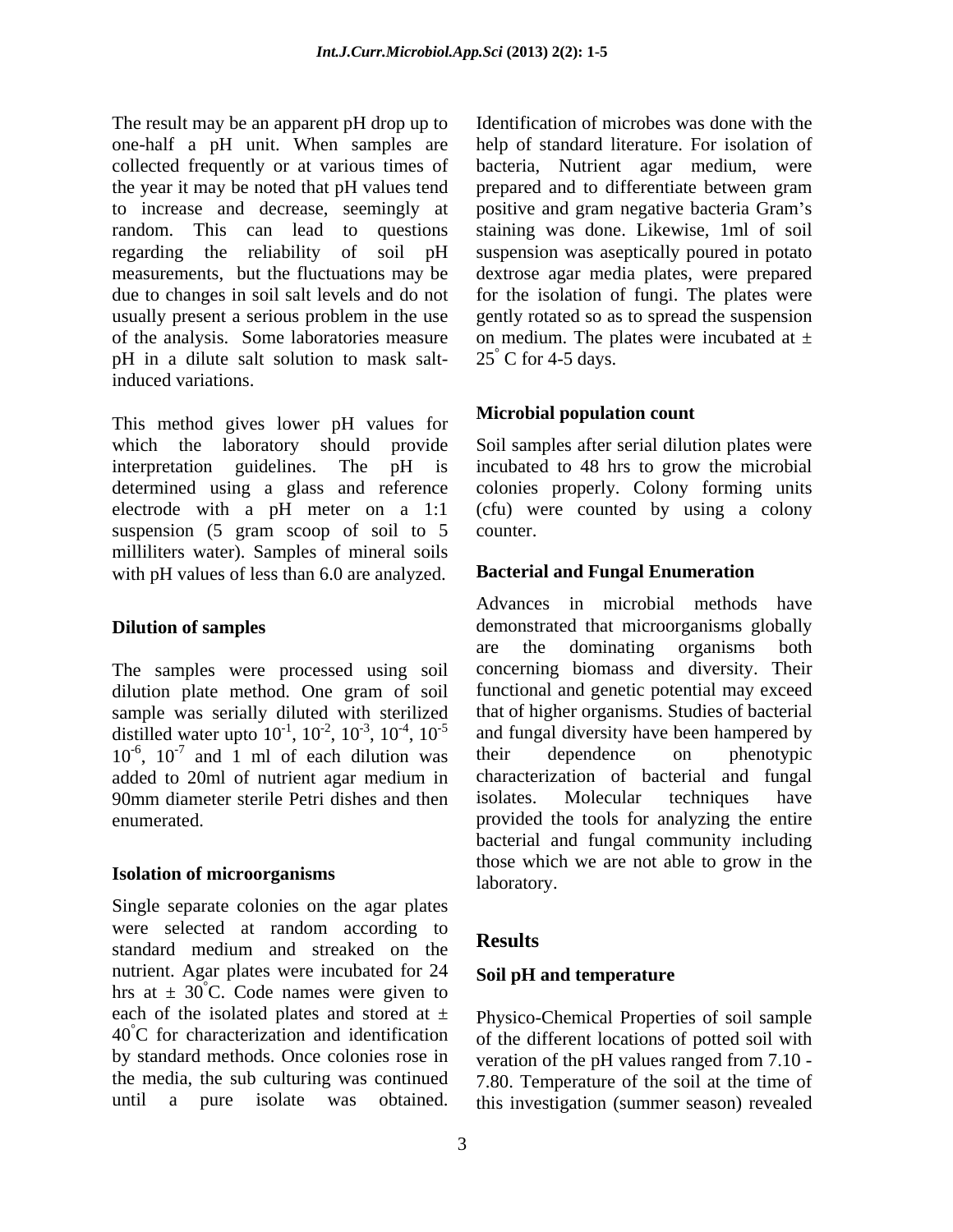that the soil environment had temperature genera were Streptomyces pygones range between 30<sup>°</sup>C and 38<sup>°</sup>C. (Table.2).

**Table. 1** Soil pH and Soil temperature **Discussion** 

| <b>Locations</b> | Soil pH | <b>Temperature</b> |  |
|------------------|---------|--------------------|--|
|                  | 7.4     | 35                 |  |
| R                | 7.6     | 32                 |  |
|                  |         |                    |  |

The sampling of potted soil, a total of 10 distinct strains of bacteria were recorded such as *Bacillus, Actinomycetes, and pseudomonas, Microccous, proteus* and

**Table. 2** Isolation of bacteria and Fungi

|                                                                 |     | meropial studies can be utilized for the     |
|-----------------------------------------------------------------|-----|----------------------------------------------|
| $\boxed{\text{S.no}}$ Microorganisms   Site A   Site B   Site C |     | prevention of any pathogenic diseases        |
| <b>Bacillus</b> sp                                              |     | caused by the microbes of this river. Future |
| Pseudomonas sp                                                  |     |                                              |
| Rhizobium sp                                                    |     | studies of soil microbial communities must   |
| Staphylococcus                                                  |     | necessarily rely on a combination of both    |
| aureus                                                          |     | culture-dependent and culture-independent    |
| Micrococcus                                                     |     | methods and approaches. Only then will we    |
| lutes                                                           |     |                                              |
| Actinomycetes                                                   |     | be able to develop a more complete picture   |
| <i>Streptococcus</i>                                            |     | of the contribution of specific microbial    |
| Proteus mirabilis                                               |     | communities to the overall quality and       |
| Mycobacterium                                                   |     | health of soils.                             |
| Aspergillus niger                                               | $+$ |                                              |
| Aspergillus                                                     |     |                                              |
| flavus                                                          |     | <b>Acknowledgements</b>                      |
| Aspergillus                                                     |     | My heartful thanks to Teaching staffs and    |
| terrus                                                          |     |                                              |
| Cladosporium                                                    |     | non teaching staffs of Department of         |
| Fusarium                                                        |     | Botany, Nirmala College for Women,           |
| Streptomyces sp                                                 |     | Coimbatore, Tamilnadu, for providing the     |
| Streptomyces                                                    |     | laboratory items used in this investigation. |
| pygones                                                         |     |                                              |

## **Isolation of fungi**

The sampling of potted soil shows the type of fungi isolation. Distinct types of fungi were recorded from potted soil with S. A. 99, 104914-110499 *aspergillus sp* to be the dominant the least

genera were *Streptomyces pygones* (Table.2).

## **Discussion**

Locations Soil pH Temperature MICrobial measurements for the present **A 7.4 35** study were analyzed systematically and **B 7.6 32 formal statistical analyses were employed to**  $C = \begin{bmatrix} 8.0 & 37 \end{bmatrix}$  determine the amount of sample to be **Isolation of bacteria** best represents the microbial community. *Staphylococcus and Streptococcus* 8-10 A number of methods are currently *Mycobacterium* (Table.2)*.* Microbial measurements for the present withdrawn from a homogenized soil that All microbial measurements showed some difference among sample sizes examined, but a consistent pattern of acceptable results was obtained for the range of sample from available for studies on soil microbial communities. General need to cultivate microorganisms from soil habitats to better understand their role in soil processes. The microbial studies can be utilized for the prevention of any pathogenic diseases caused by the microbes of this river. Future studies of soil microbial communities must  $\begin{array}{c|c|c|c|c|c|c|c} \hline \end{array}$  *A*  $\begin{array}{c|c|c|c|c} \hline \end{array}$  *A*  $\begin{array}{c|c|c} \hline \end{array}$  *+*  $\begin{array}{c|c|c} \hline \end{array}$  +  $\begin{array}{c|c} \hline \end{array}$  +  $\begin{array}{c|c} \hline \end{array}$  +  $\begin{array}{c|c} \hline \end{array}$  a combination of both culture-dependent and culture-independent *aureus* methods and approaches. Only then will we 5 *Micrococcus*  be able to develop a more complete picture 7 *Streptococcus*  $+$   $+$   $+$   $+$  of the contribution of specific microbial 8 *Proteus mirabilis*  $| + | - | - |$  communities to the overall quality and health of soils. **S.no Microorganisms Site A Site B Site C** 1 *Bacillus sp* + + + 2 *Pseudomonas sp*  $| + | - | - | -$  caused by the incrobes of this liver. Future  $3$   $\mid$  *Rhizobium sp*  $\mid$   $\mid$   $+$   $\mid$   $+$   $\mid$  studies of soil microbial communities must *lutes* and approaches. Only then will we lutes  $\begin{array}{c|c|c|c|c|c|c|c|c} \hline \end{array}$  *Actinomycetes*  $\begin{array}{c|c|c|c|c|c|c|c} \hline \end{array}$  +  $\begin{array}{c|c|c|c|c} \hline \end{array}$  +  $\begin{array}{c|c|c|c} \hline \end{array}$  +  $\begin{array}{c|c|c|c} \hline \end{array}$  +  $\begin{array}{c|c|c|c} \hline \end{array}$  +  $\begin{array}{c|c|c|c} \hline \end{array}$  +  $\begin{array$ 9 *Mycobacterium*  $\vert \cdot \vert$  -  $\vert$  +  $\vert$  health of soils.

# **Acknowledgements**

non teaching staffs of Department of *terrus* 14 *Fusarium*  $\begin{vmatrix} 1 & 1 & 1 \\ 1 & 1 & 1 \end{vmatrix}$  +  $\begin{vmatrix} 1 & 1 \\ 1 & 1 \end{vmatrix}$  Botany, Nirmala College for Women, 15 *Streptomyces sp*  $| + | + | - |$  Coimbatore, Tamilnadu, for providing the 16 *Streptomyces* | - | + | - | laboratory items used in this investigation.  $13 \mid Cladosporium \mid + \mid + \mid$   $+ \mid$   $+ \mid$   $+ \mid$   $+ \mid$   $+ \mid$   $+ \mid$   $+ \mid$   $+ \mid$   $+ \mid$   $+ \mid$   $+ \mid$   $+ \mid$   $+ \mid$   $+ \mid$   $+ \mid$   $+ \mid$   $+ \mid$   $+ \mid$   $+ \mid$   $+ \mid$   $+ \mid$   $+ \mid$   $+ \mid$   $+ \mid$   $+ \mid$   $+ \mid$   $+ \mid$   $+ \mid$   $+ \mid$   $+ \mid$   $+ \mid$   $+ \mid$   $+ \mid$   $+ \mid$ 

# **References**

Curtis, T.P., W.T. Sloan, and Scannel, J.W. 2002. Estimating prokaryotic diversity and its limits. Proc. Natl. Acad. Sci. U. S. A. 99, 104914-110499